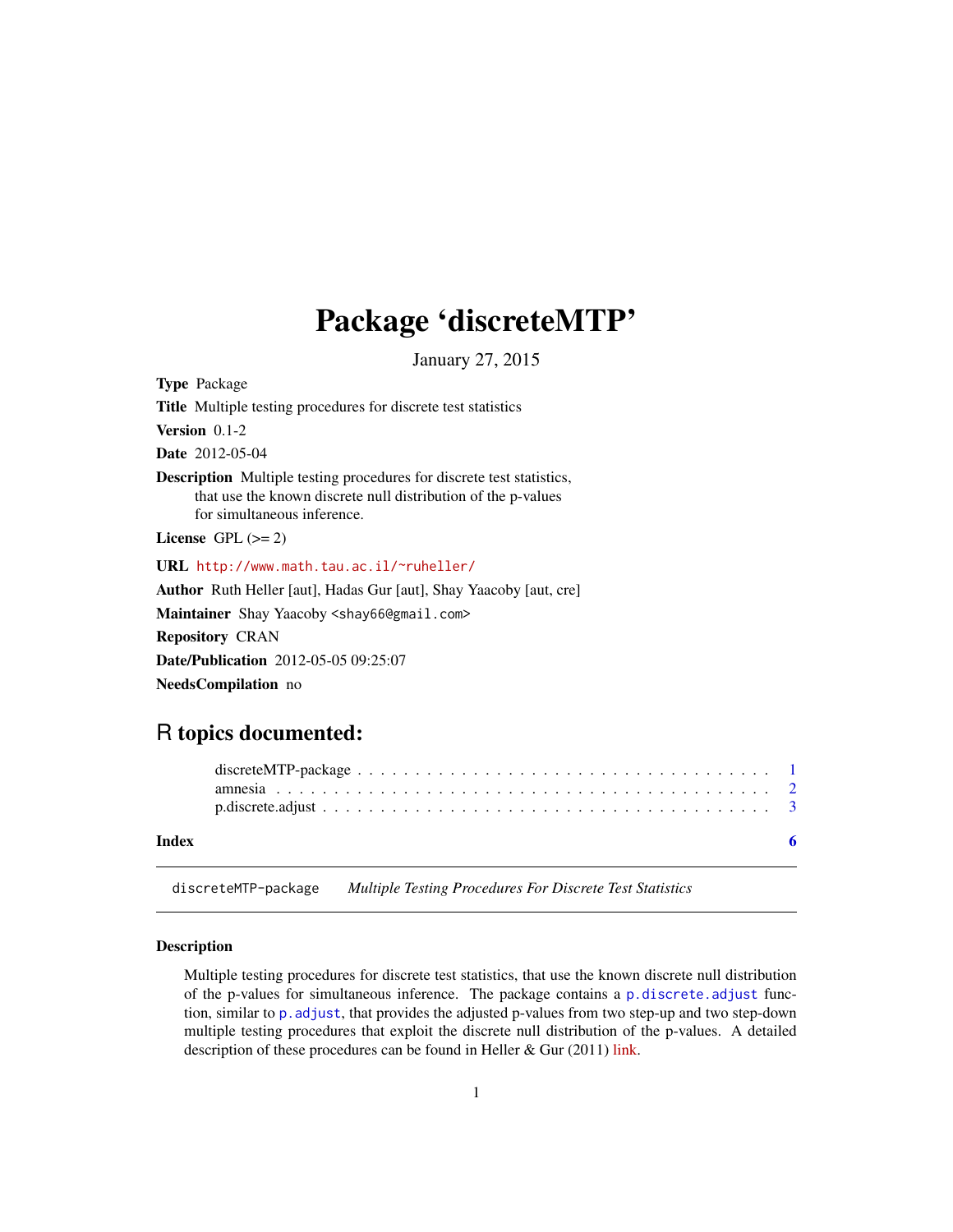#### <span id="page-1-0"></span>2 amnesia amnesia amnesia amnesia amnesia amnesia amnesia amnesia amnesia amnesia amnesia amnesia amnesia amnesia amnesia amnesia amnesia amnesia amnesia amnesia amnesia amnesia amnesia amnesia amnesia amnesia amnesia amne

#### Details

| discreteMTP |
|-------------|
| Package     |
| 0.1.1       |
| 2012-04-28  |
| $GPL (=2)$  |
|             |

#### Author(s)

Ruth Heller, Hadas Gur and Shay Yaacoby. Maintainer: Shay Yaacoby <shay66@gmail.com>.

| amnesia | Amnesia And Other Drug Reactions In The MHRA Pharmacovigilence |
|---------|----------------------------------------------------------------|
|         | <i>Spontaneous Reporting System</i>                            |

#### Description

For each of 2446 drugs in the MHRA database (column 1), the number of cases with Amnesia as an adverse event (column 2), and the number of cases with adverse event for this drug (column 3). In total, 682648 adverse drug reactions were reported, among them 2044 cases of amnesia.

#### Usage

data(amnesia)

#### Format

A data frame with 2446 rows representing drugs with the following 3 columns:

DrugName The name of the drug.

AmnesiaCases Number of the amnesia cases reported for the drug.

AllAdverseCases Number of all adverse drug reactions reported for the drug.

#### Details

The data was collected from the Drug Analysis Prints published by the Medicines and Healthecare products Regulatory Agency (MHRA).

#### Source

[Drug Analysis Prints on MHRA site.](http://www.mhra.gov.uk/Safetyinformation/Howwemonitorthesafetyofproducts/Medicines/TheYellowCardScheme/YellowCarddata/Druganalysisprints/index.htm)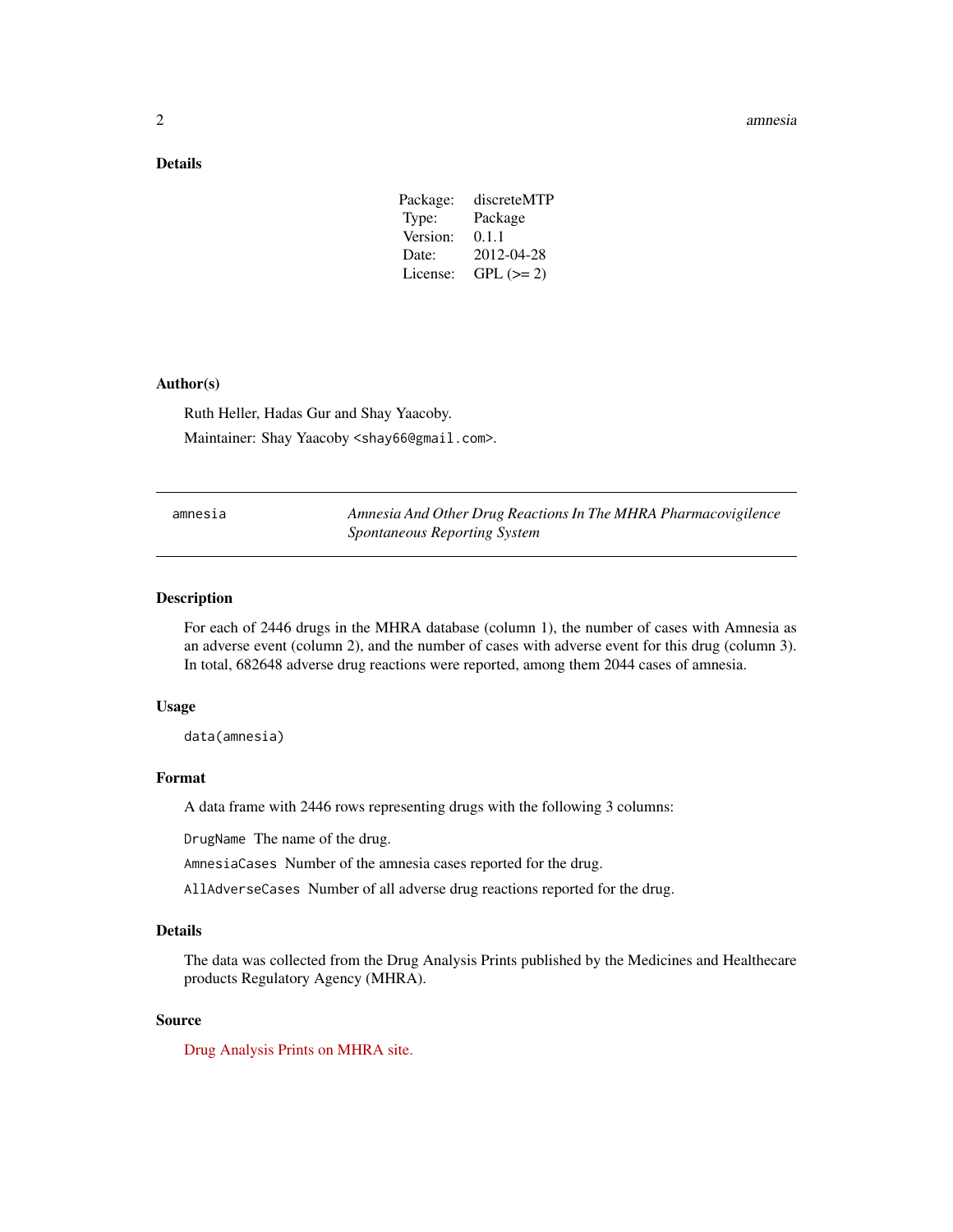#### <span id="page-2-0"></span>p.discrete.adjust 3

#### References

Heller, R., and Gur, H. (2011). False discovery rate controlling procedures for discrete tests. *arXiv:1112.4627v1* [link.](http://arxiv.org/abs/1112.4627v1)

<span id="page-2-1"></span>p.discrete.adjust *Adjusted Discrete Distributed P-values for Multiple Testing*

#### **Description**

Given a set of p-values and their discrete cumulative distribution functions (CDF), returns p-values adjusted using one of several methods.

#### Usage

```
p.discrete.adjust(p, pCDF, method = p.discrete.adjust.methods, cutoff = 1, n = length(p))
```
p.discrete.adjust.methods ## c("BH", "BL", "BHmidp", "BLmidp", "DBH", "DBL", "none")

#### Arguments

| p      | numeric vector of p-values (possibly with $NAS$ ). Any other R is coerced by<br>as.numeric. Same as in p. adjust.                                              |
|--------|----------------------------------------------------------------------------------------------------------------------------------------------------------------|
| pCDF   | a list of numeric vectors, where each vector is the vector of atoms (in ascending<br>order) of the step function that is the CDF of the corresponding p-value. |
| method | correction method. See details.                                                                                                                                |
| cutoff | an upper limit for the p-values to be adjusted; set this (to non-default) if p-values<br>above the cutoff may be viewed as corresponding to null hypotheses.   |
| n      | number of comparisons, must be at least length(p).                                                                                                             |

#### Details

The adjustment methods include the step-up Benjamini & Hochberg (1995) procedure on mid Pvalues ("BHmidp"); the step-up procedure of Heyse (2011, "DBH"); the step-down Benjamini  $\&$ Liu (1999) procedure on mid P-values ("BLmidp"); the step-down procedure of Heller & Gur (2011, "DBL"). For completeness, the step-up Benjamini & Hochberg (1995) procedure ("BH") and the step-down Benjamini & Liu (1999) procedure ("BL") are also provided.

For discrete tests, the procedures "BHmidP" and "BLmidP" have closer nominal FDR levels than "BH" and "BL" respectively. Moroever, when the p-values are independent procedure "DBL" has proven FDR control, along with procedures "BH" and "BL". For power comparisons across methods, see Heller & Gur (2011).

The cutoff can be set to a value between 0 and 1, usually 0.05 is a good conservative guess that will aleviate the computational burden without power loss. All unadjusted p-values above this value will not be adjusted, and will receive a default value of 1 in the output vector. The purpose of cutoff is to reduce substaintially computational costs in very large number of tests.

n can be set to a value larger than length(p) which means the unobserved p-values are assumed to be equal to 1.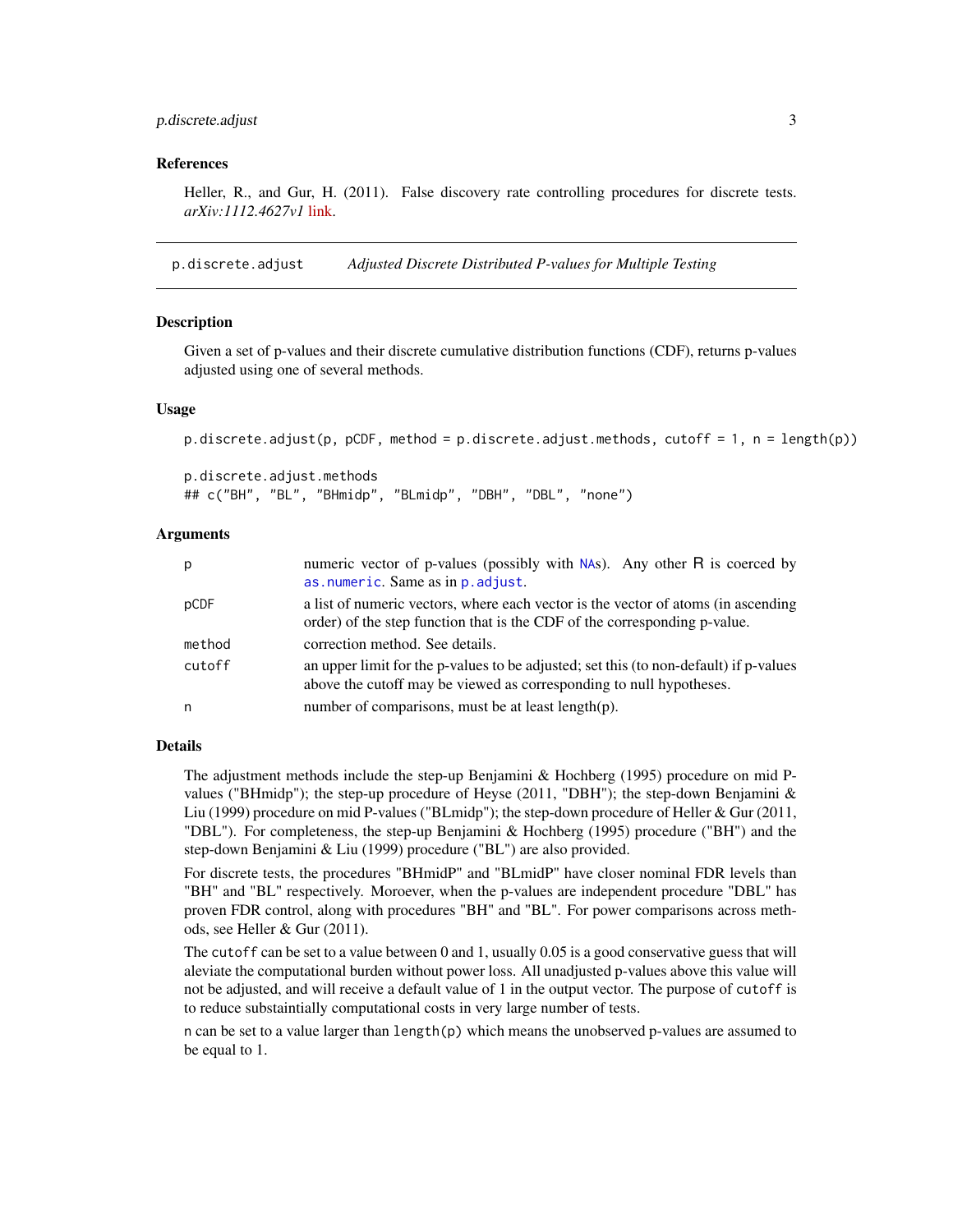#### <span id="page-3-0"></span>Value

A numeric vector of the adjusted p-values (of the same length as p).

#### **Note**

The function structure and code is mainly based on the code in p. adjust writen by R Development Core Team. The BH method is identical to the code in p. adjust.

#### Author(s)

Ruth Heller, Hadas Gur and Shay Yaacoby.

Maintainer: Shay Yaacoby <shay66@gmail.com>

#### References

Benjamini, Y., and Hochberg, Y. (1995).Controlling the false discovery rate: a practical and powerful approach to multiple testing. *Journal of the Royal Statistical Society Series* B, 57, 289–300.

Benjamini, Y., and Liu, W. (1999). A step-down multiple hypotheses testing procedure that controls the false discovery rate under independence. *Statistical planning and inference*, 82, 163–170.

Heller, R., and Gur, H. (2011). False discovery rate controlling procedures for discrete tests. *arXiv:1112.4627v1* [link.](http://arxiv.org/abs/1112.4627v1)

Heyse, J. (2011). A false discovery rate procedure for categorical data. *Resent Advances in Biostatistics: False Discovery Rates, Survival Analysis, and Related Topics*, 43–58.

#### See Also

[p.adjust](#page-0-1)

#### Examples

```
data(amnesia)
```

```
A11 <- amnesia$AmnesiaCases
A21 <- sum(amnesia$AllAdverseCases) - A11
A12 <- amnesia$AllAdverseCases - A11
A22 <- sum(amnesia$AllAdverseCases) - sum(amnesia$AmnesiaCases) - A12
## Entry j in each of the four vectors is the data for the test of no association
## between drug j and amnesia :
## Drug j Other Drugs
## Amnesia A11[j] A12[j] A1.[j]
## Other Adverse events A21[j] A22[j] A2.[j]
## n N-n N
## For example, the 2X2 contingency table to test the hypothesis of
## amensia adverse drug reaction in the drug "ZOPICLONE":
matrix(c(A11[2444], A21[2444], A12[2444], A22[2444]),nrow = 2)
```
A1. <- sum(amnesia\$AmnesiaCases)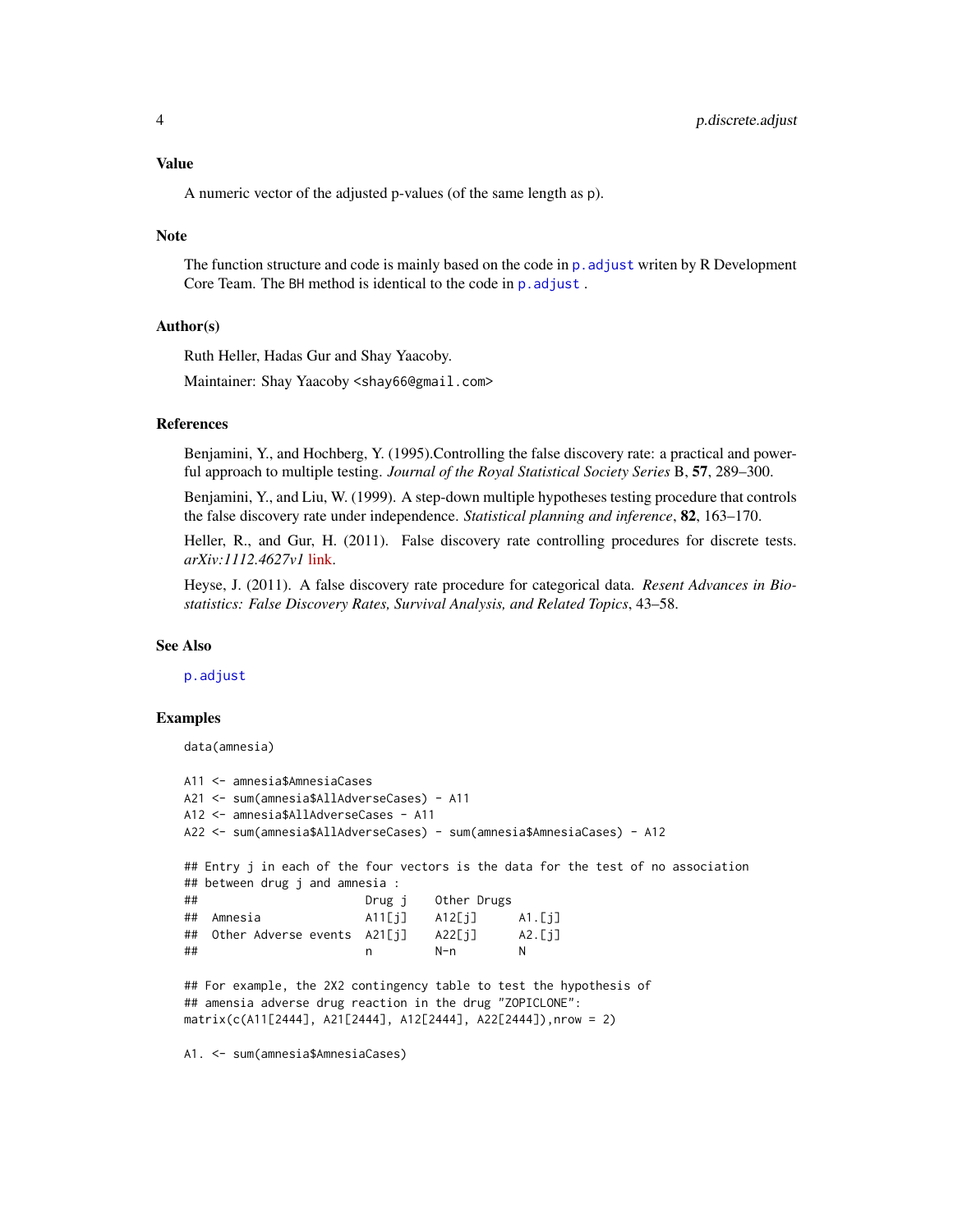#### p.discrete.adjust 5

```
A2. <- sum(amnesia$AllAdverseCases) - A1.
n \leftarrow A11 + A12k \leq pmin(n, A1.)
pCDFlist <- list()
pvec <- numeric(nrow(amnesia))
## Calculation of the p-values and the p-values CDFs:
for (i in 1:nrow(amnesia))
{
  x <- 0:k[i]
 pCDFlist[[i]] <- dhyper(x ,A1., A2. ,n[i]) + phyper(x ,A1. ,A2. ,n[i] ,lower.tail = FALSE)
  pCDFlist[[i]] <- rev(pCDFlist[[i]])
 pvec[i] <- dhyper(A11[i] ,A1. ,A2. ,n[i]) + phyper(A11[i] ,A1. ,A2. ,n[i] ,lower.tail = FALSE)
}
pBH <- p.discrete.adjust(pvec, pCDFlist, method = "BH")
pBL <- p.discrete.adjust(pvec, pCDFlist, method = "BL")
pBHmidp <- p.discrete.adjust(pvec, pCDFlist, method = "BHmidp")
pBLmidp <- p.discrete.adjust(pvec, pCDFlist, method = "BLmidp")
pDBH <- p.discrete.adjust(pvec, pCDFlist, method = "DBH")
pDBL <- p.discrete.adjust(pvec, pCDFlist, method = "DBL")
## Number of rejected hypothesis at level 0.05:
q \le -0.05sum(pBL \leq q) ## 16
sum(pBLmidp \leq q) ## 17
sum(pDBL \leq q) ## 21
sum(pBH \leq q) ## 24
sum(pBHmidp \leq q) ## 25
sum(pDBH \leq q) ## 27
## plotting:
o = order(pvec)matplot(1:length(pvec), cbind(pvec[o], pBL[o], pBLmidp[o], pDBL[o], pBH[o], pBHmidp[o], pDBH[o]),
        type = "l", lty = c(4,3,3,3,2,2,2),col = c("#4735B2","#B25A00","#24B200","#106B99","#B25A00","#24B200","#106B99"),
        xlim = c(1,100), xlab = "Rank", ylab = "Adjusted p-values")abline(0.05, 0, col = "grey")legend("bottomright",legend=c("pvec-unadjusted","pBL","pBLmidp","pDBL","pBH","pBHmidp","pDBH"),
       lty = c(4,3,3,3,2,2,2),
       col = c("#4735B2","#B25A00","#24B200","#106B99","#B25A00","#24B200","#106B99"))
```